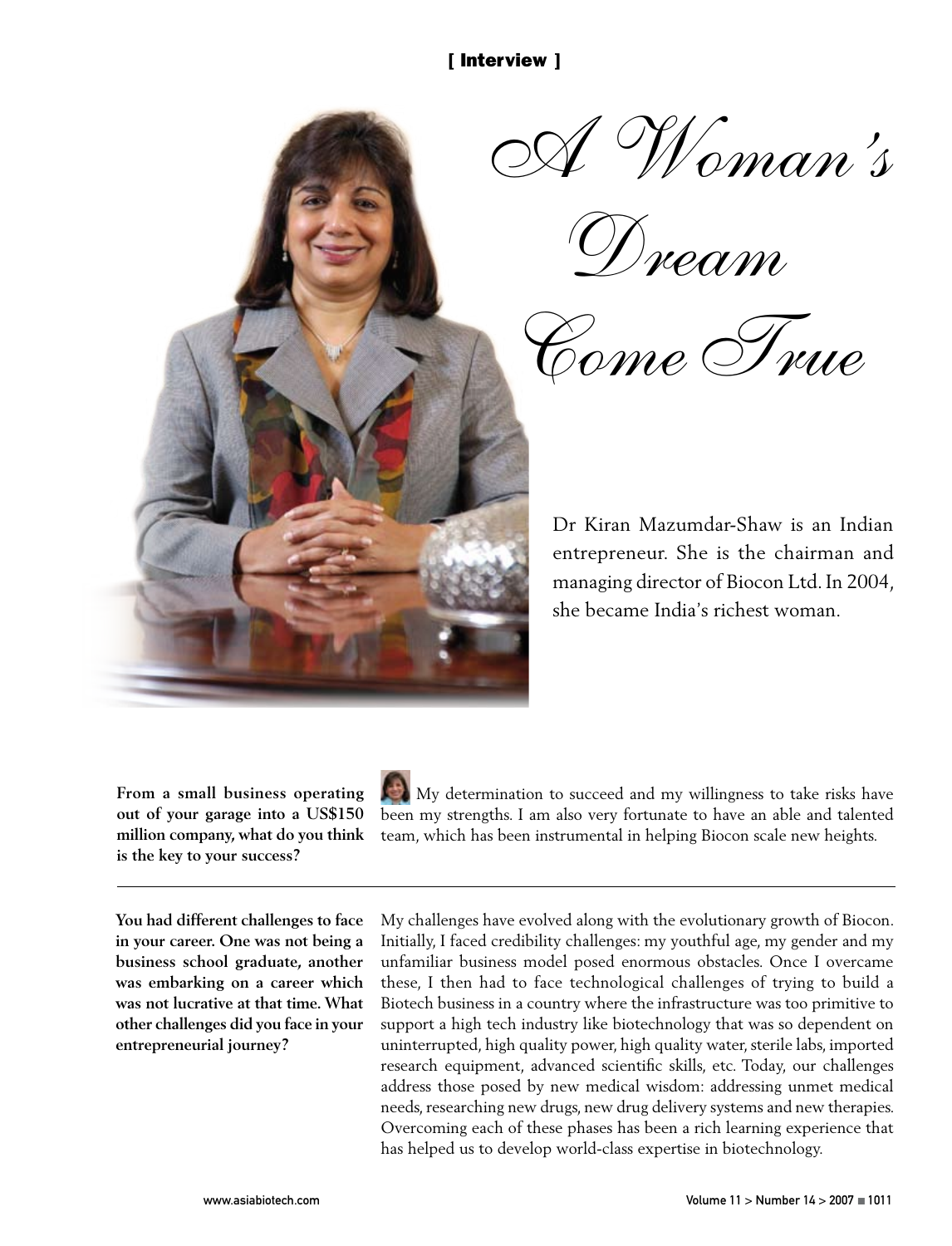

Biocon Campus.

Kiran with colleagues.

**How did you overcome these challenges and who were the people who played a major role in helping you along the way?**

 When I look back at my early days, I feel I was self-assured and determined to make a success of my new venture. My family was a great source of support as were my friends. Several people have played key roles in addressing these challenges: A banker, Mr Vaghul believed in my business model; my first employees were willing to share my vision; the head of a government scientific body, Professor Mashelkar, was willing to support my research endeavours by providing soft loans and grants.

**What do you think about the level of research in biotechnology in the Asia Pacific? Is it anywhere on par with advanced parts of the world such as Europe or the US?**

I believe discovery-led research is certainly getting a lot of attention with biopharma companies in the Asia Pacific. The advent of product patents in countries like India has played a key role in initiating this trend. Moreover, companies are beginning to realize that generics is a crowded space with eroding profitability and the most promising differentiator is innovationled drug development. Investors are also ascribing premium valuations to companies that are developing novel molecules. Whilst academic institutions are still lagging behind US and European academic institutions, the recent trend of biopartnering has allowed research conducted in the AsiaPacific region to attain an equitable level. The biotech sector is growing at a faster pace (46% increase in revenue last year) in the AsiaPacific region compared to anywhere else in the world, including the US and Europe.

**Among the countries in Asia Pacific, can you name the countries that are doing well in the biotech industry?**

**What do you think are the reasons for their success?**

Ernst and Young has named India as one of the five emerging biotech leaders in the Asia Pacific region along with Singapore, Taiwan, Japan and Korea with China not far behind. The mounting cost of drug discovery and development, extended timelines for bringing new drugs to the market, fierce competition, pricing pressure, and funding challenges have combined to prompt pharma companies in the West to look to countries beyond their own borders on multiple fronts. This development places countries in the Asia Pacific region at a particular advantage.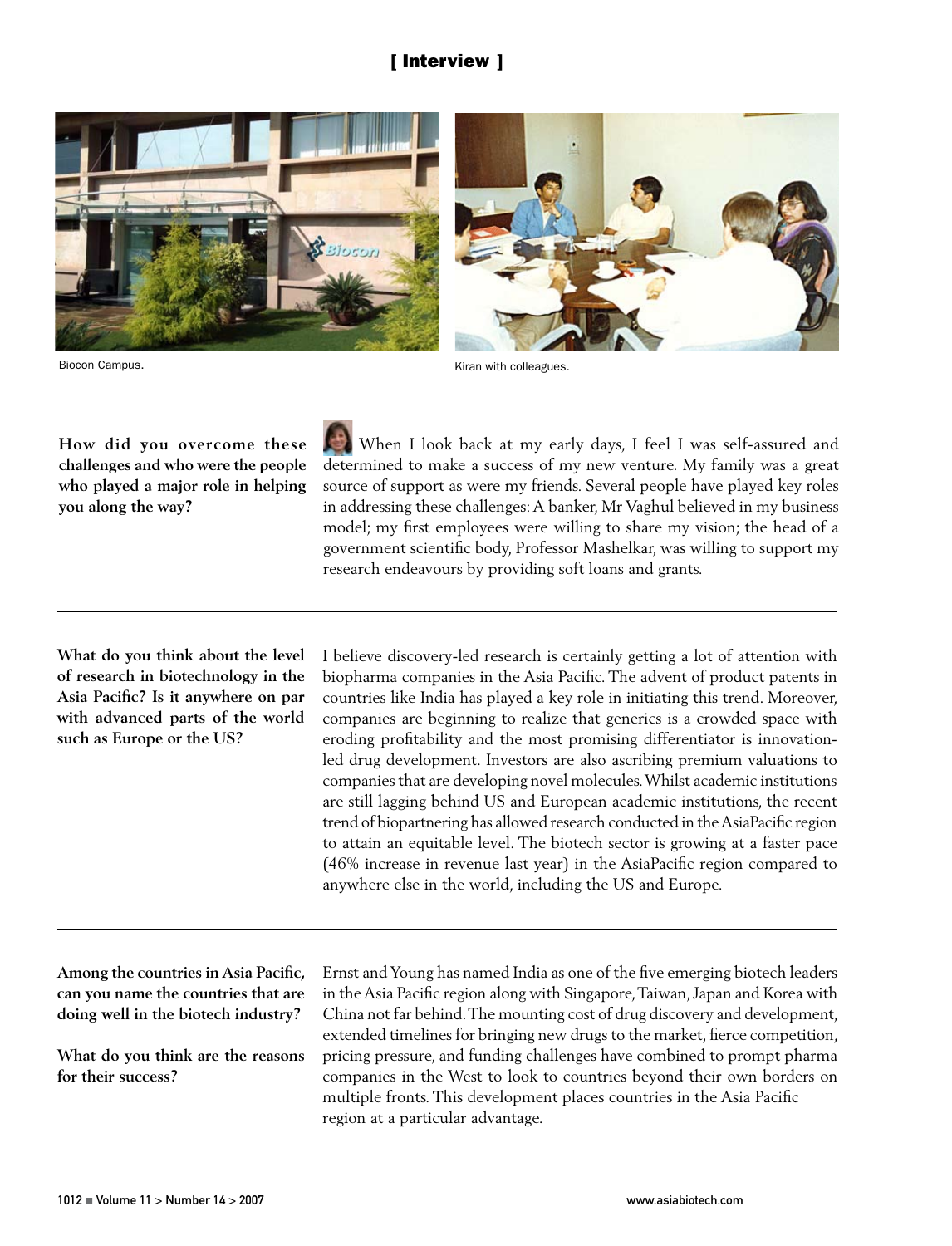

Biocon Biopharmaceuticals facility at Biocon Park.

**Which other countries do you think are doing well worldwide?**

 I think that strong government support has been critical to the success of the biotechnology industry in countries like Israel, Canada and Australia and these countries are fast emerging as biotech leaders.

**What do you think is the Indian government's role in promoting the biotech industry?** 

The regulatory environment is well in the process of getting streamlined in India. The Mashelkar Committee has made some good recommendations to improve the regulatory regime in India. It is heartening to know that the Indian government has now recognized the success of the biotechnology industry in the country and today a National Biotechnology Strategy Document has been drawn up as a combined effort of all the stakeholders (government, industry, academia, NGOs) with a sense of urgency. Given the right impetus, the Indian biotechnology sector would undoubtedly find pride of place in the global biotechnology scenario.

**What is India's share in the global pharmaceutical market and how far is it going to increase in the near future?**

The sector today comprises over 300 companies generating revenues of about US\$2 billion which is estimated to reach US\$5 billion by 2010. The Indian biotech sector is growing at a pace of between 35%–40% per annum for the last three years. The current fiscal year alone saw revenues crossing US\$2 billion from the previous year's US\$1.5 billion. India is already the world's largest vaccine producer and sees itself as being the largest bioprocessor in the years ahead.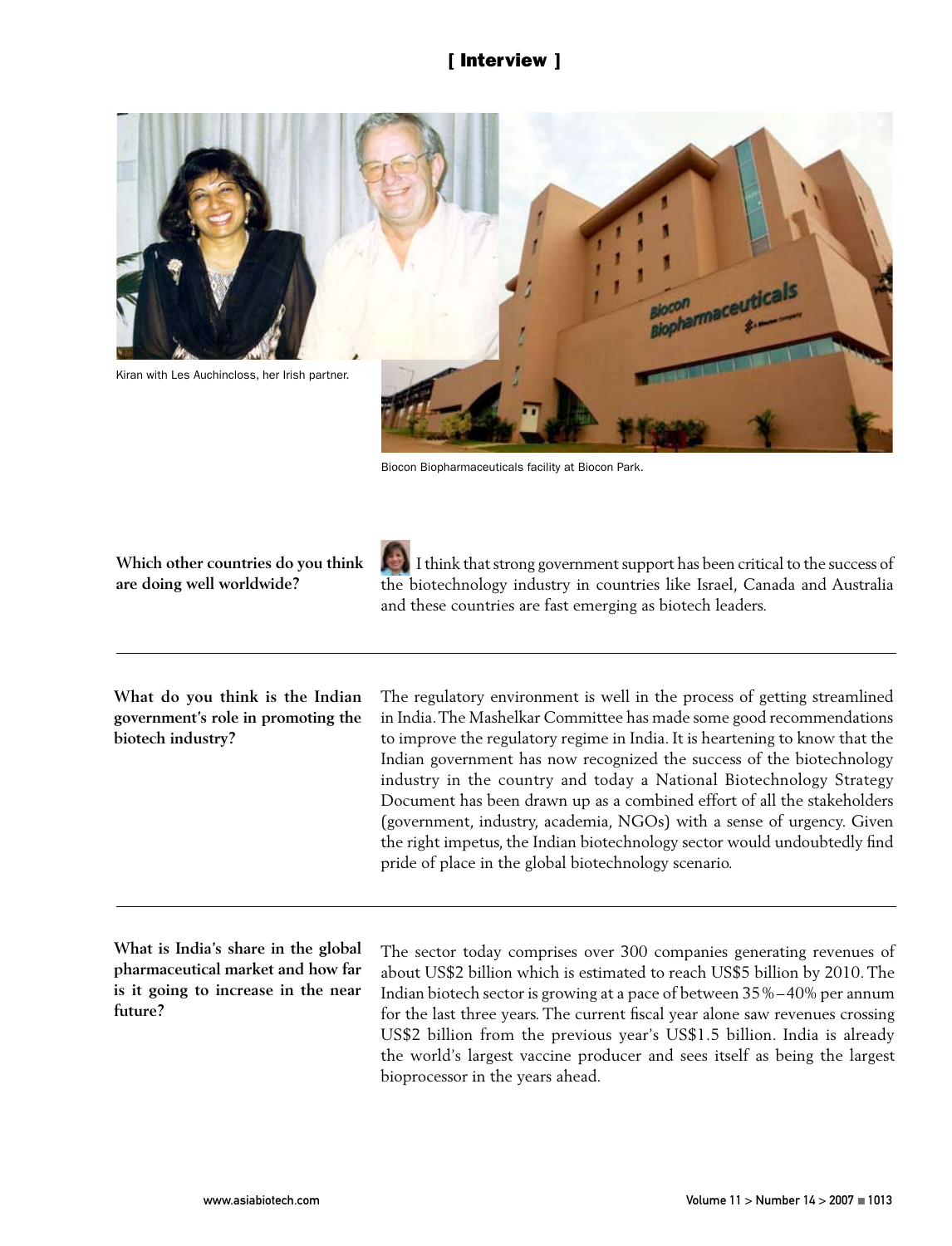

Launch of BIOMAb EGFR By Mr Shah Rukh Khan. Iceland PM, Dr Olafur Ragnar Grímsson visited Biocon on Feb 6, 2005.

**The world is slowly merging to becoming a single market. Is this an opportunity, challenge or threat? What do you think globalization means to the biotech industry?**

 I think globalization is a good thing for the industry. Opportunities for affordable research that India offers is encouraging overseas pharma and biotech companies to set up basic operations that could evolve into integrated arms of their own R&D efforts in the fullest sense. Astra Zeneca and GE, for instance, already have significant research centers in India. Several international biopartnerships already dot the Indian biotech landscape with more on the anvil.

The biotech sector is reliant on a strong partnering model. Indian and US/ European companies can derive enormous synergies in combining their research and commercialization skills. Companies like Biocon are already partnering with US companies to expedite the process of drug development and expand the scope of platform technologies to a large number of new drugs using the lower cost base that India provides — stretching the dollar so to speak to augment the probability of R&D success. What is even more important to highlight is the fact that such partnerships are enabling US/ European companies to extend their survival timelines and rapidly emerge as financially sustainable and eventually very profitable companies. India also ensures that the cost of failure is extremely affordable. This allows platform technolgies to be evaluated for a number of molecules in addition to clinically evaluating new molecules. The partnership model is about using cost arbitrage to deliver value arbitrage.

**What are the current key areas of R&D that Biocon is focusing on?** Biocon's pipeline of discovery-led research products is both extensive and exciting. Leading this effort is the recent launch of — India's first cancer drug for head and neck cancers. This product marked Biocon's foray into the oncology market and furthermore, has established us as an innovator company.

> Other programs that are moving up the development path are oral BNP, BVX 10, BVX 20 and Anti-CD6 monoclonal antibodies. Oral insulin IN 105, is nearing completion of Phase I, first in human studies which will provide vital information to enable progress to the next phase.